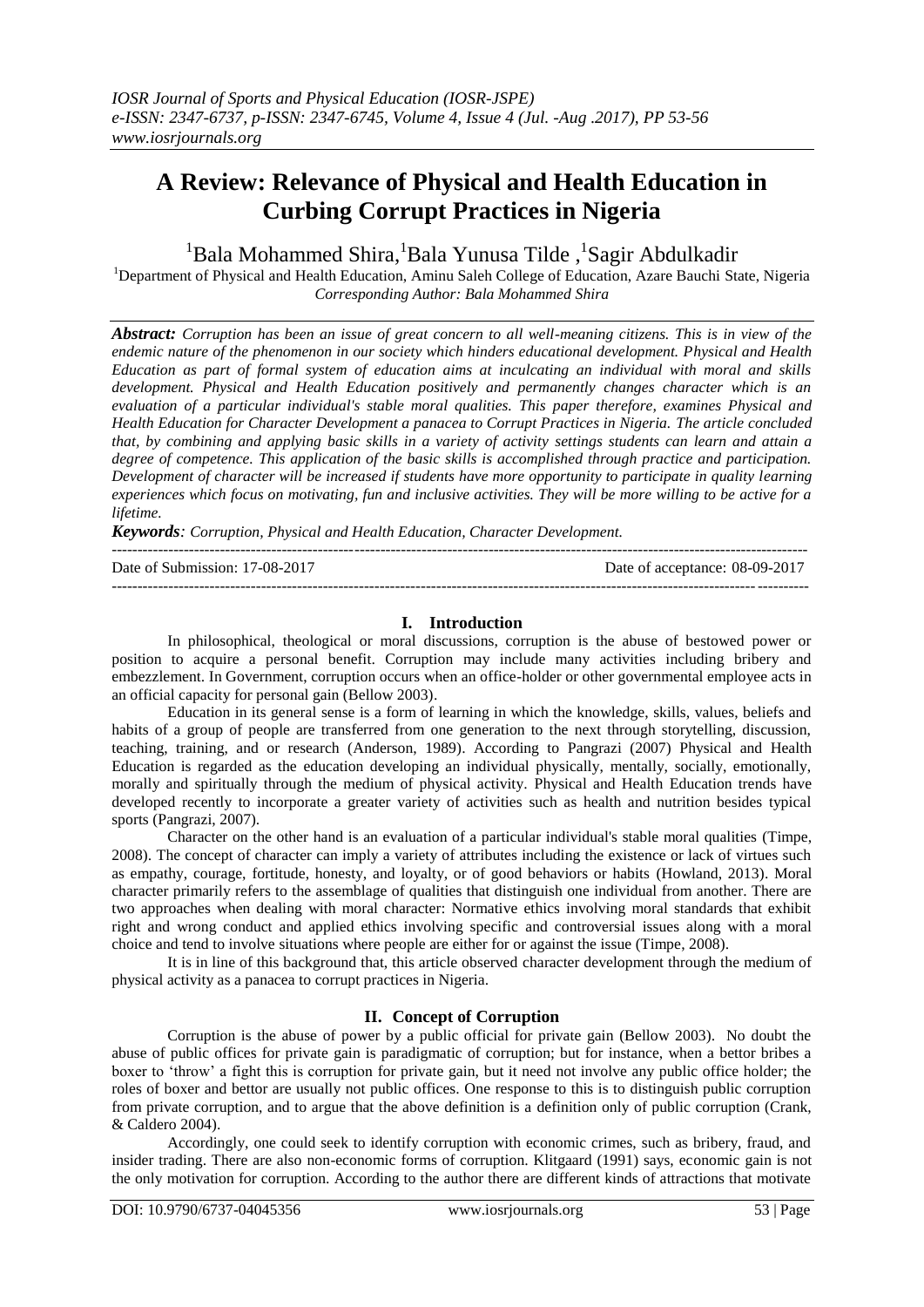corruption. These include status, power, addiction to drugs or gambling, and sexual gratification, as well as economic gain.

According to Hamilton and Hudson (2014) corruption can occur on different scales. The authors further say, there is corruption that occurs as small favors between a small number of people (petty corruption), corruption that affects the government on a large scale (grand corruption), and corruption that is so prevalent that it is part of the everyday structure of society, including corruption as one of the symptoms of organized crime (systemic corruption).

#### **a. Petty corruption**

Petty corruption occurs at a smaller scale and takes place at the implementation end of public services when public officials meet the public. Examples include the exchange of small improper gifts or use of personal connections to obtain favours or a speedy completion of routine government procedures. This form of corruption is usually pursued by junior and middle level officials, who are significantly underpaid (Hamilton & Hudson 2014).

#### **b. Grand corruption**

Grand corruption is defined as corruption occurring at the highest levels of government in a way that requires significant subversion of the political, legal and economic systems. Such corruption is commonly found in countries with authoritarian or dictatorial governments but also in those without adequate policing of corruption (Hamilton & Hudson 2014).

#### **c. Systemic corruption**

Systemic corruption (or endemic corruption) is corruption which is primarily due to the weaknesses of an organization or process. It can be contrasted with individual officials or agents who act corruptly within the system (Heyneman, Anderson & Nuraliyeva 2008).

## **III. Corruption in Different Sectors**

Corruption can occur in any sector, whether they are public or private industry or even NGOs (Graeff, Sattler, Mehlkop & Sauer 2014).

## **Government/Public Sector**

Public sector corruption includes corruption of the political process and of government agencies such as the police as well as corruption in processes of allocating public funds for contracts, grants, and hiring (Legvold 2009).

## **Political Corruption**

Political corruption is the abuse of public power, office, or resources by elected government officials for personal gain, e.g. by extortion, soliciting or offering bribes (Morris 1991; Lorena & Raul 2001).

#### **Police Corruption**

According to Znoj, (2009) Police corruption is a specific form of police misconduct designed to obtain financial benefits, other personal gain, and/or career advancement for a police officer or officers in exchange for not pursuing or selectively pursuing an investigation or arrest. The author continues that, one common form of police corruption is soliciting and/or accepting bribes in exchange for not reporting organized drug or prostitution rings or other illegal activities. Another example is police officers flouting the police code of conduct in order to secure convictions of suspects—for example, through the use of falsified evidence. More rarely, police officers may deliberately and systematically participate in organized crime themselves.

### **Judicial Corruption**

Judicial corruption refers to corruption related to misconduct of judges, through receiving or giving bribes, improper sentencing of convicted criminals, bias in the hearing and judgement of arguments and other such misconduct (Pahis 2009).

## **Corruption in the Educational System**

In some countries, corruption occurs frequently in educational institutions. This can include bribes to bypass bureaucratic procedures and bribing teaching staff or faculty for a grade (Heyneman, Anderson, & Nuraliyeva 2008).

## **IV. Methods of Corruption**

In systemic corruption and grand corruption, multiple methods of corruption are used concurrently with similar aims. According to Shumba (2007) the following are some of the methods of corrupt practices:

#### **a. Bribery**

Bribery involves improper use of gifts and favours in exchange for personal gain. It is the most common form of corruption. The types of favours given are diverse and may include money, gifts, sexual favours, company shares, entertainment, employment and political benefits.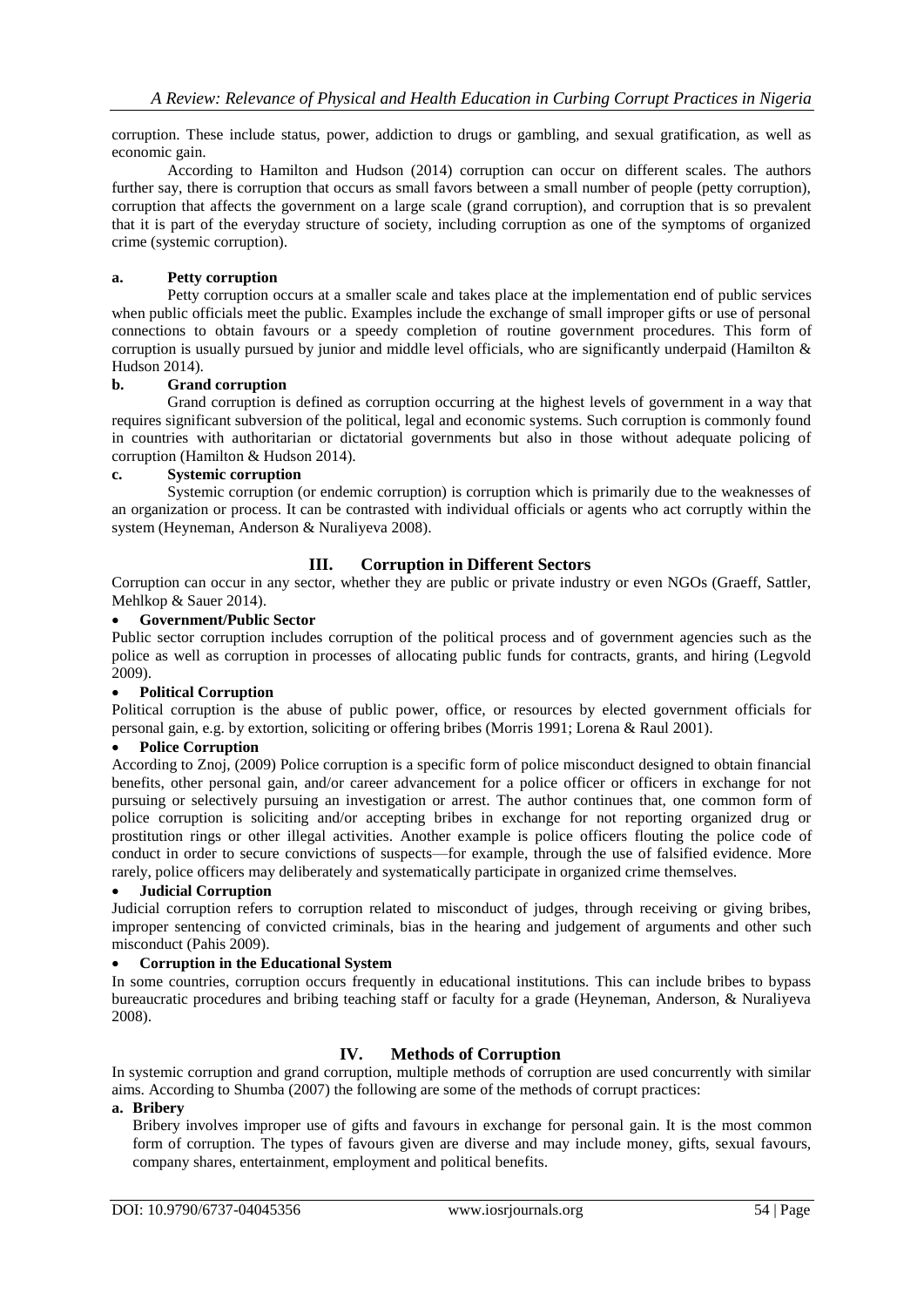## **b. Embezzlement, Theft and Fraud**

Embezzlement and theft involve someone with access to funds or assets illegally taking control of them. Fraud involves using deception to convince the owner of funds or assets to give them up to an unauthorized party. Examples include the misdirection of company funds into "shadow companies" (and then into the pockets of corrupt employees), the skimming of foreign aid money, scams and other corrupt activity.

## **c. Extortion and blackmail**

While bribery is the use of positive inducements for corrupt aims, extortion and blackmail centre on the use of threats. This can be the threat of violence or false imprisonment as well as exposure of an individual's secrets or prior crimes. This includes such behavior as an influential person threatening to go to the media if they do not receive speedy medical treatment (at the expense of other patients), threatening a public official with exposure of their secrets if they do not vote in a particular manner, or demanding money in exchange for continued secrecy.

#### **Types of Corrupt Gains**

According to Pahis (2009) the following are the common gains of corrupt practices:

**Abuse of Discretion**

Abuse of discretion refers to the misuse of one's powers and decision-making facilities. Examples include a judge improperly dismissing a criminal case or a customs official using their discretion to allow a banned substance through a port.

**Favoritism, Nepotism and Clientelism**

Favouritism, Nepotism and Clientelism involve the favouring of not the perpetrator of corruption but someone related to them, such as a friend, family member or member of an association. Examples would include hiring or promoting a family member or staff member to a role they are not qualified for, who belongs to the same political party regardless of merit.

#### **Concept of Physical and Health Education**

Physical and Health Education is a social and pedagogical process constituting an organic part of general upbringing (Campbell & Bond 1982). Physical and Health Education in its modern concept is broader and more meaningful. There is no doubt that it is conducive to build up organic health but it is helpful in developing mental and emotional health and social qualities that are considered to be desirable by the society. Physical and Health Education is not confined to some forms of drill and regular exercises, but emphasizes on the physical fitness value. Physical development and mental development are inter-related and go together. Locke emphasized, "A Sound Mind in a Sound Body is a short but full description of a happy state in the world". Campbell and Bond (1982) detailed it as "A way of education through motor activity and related experiences and its subject matter is primarily ways of behaving". The interpretation is the capable and intelligent leadership during play periods that guide and help children to develop desirable way of behaving towards their team mates, opponents, officials, spectators and in regard to the solution of problems that arise during games and intelligent decision based on reason rather than on prejudices and emotions.

Physical and Health Education is not mere drill or series of regulated exercises. It includes all forms of physical activities and games which promote the development of body and mind. Physical and Health Education contributes not only to the physical fitness but also to physical efficiency, mental alertness and the development of certain qualities like perseverance, team spirit, leadership, discipline tolerance, obedience to rules, moderation in victory and balance in defeat.

## **Physical and Health Education for Character Development**

Pervin, (1994) defines moral character as a disposition to express behavior in consistent patterns of functions across a range of situations. According to Timpe (2008) there are two approaches when dealing with moral character; these are Normative ethics which involve moral standards that exhibit right and wrong conduct; and Applied ethics which involve specific and controversial issues along with a moral choice, and tend to involve situations where people are either for or against the issue. According to Campbell and Bond (1982) heredity, early childhood experience, modelling by important adults and older youth, peer influence, the general physical and social environment, the communications media, the teachings of schools and other institutions, and specific situations and roles that elicit corresponding behaviour are the major factors influencing character and moral development.

Physical and Health Education trends have developed recently to incorporate a greater variety of activities besides typical sports. Introducing students to activities like walking/hiking, at an early age can help students develop good activity habits that will carry over into adulthood (Pervin, 1994). Similarly, teaching traditional sports provides a great opportunity for reserving cultural heritage and integrates it with academic concepts. According to Anderson (1989) there are four aspects of Physical and Health Education benefits for the